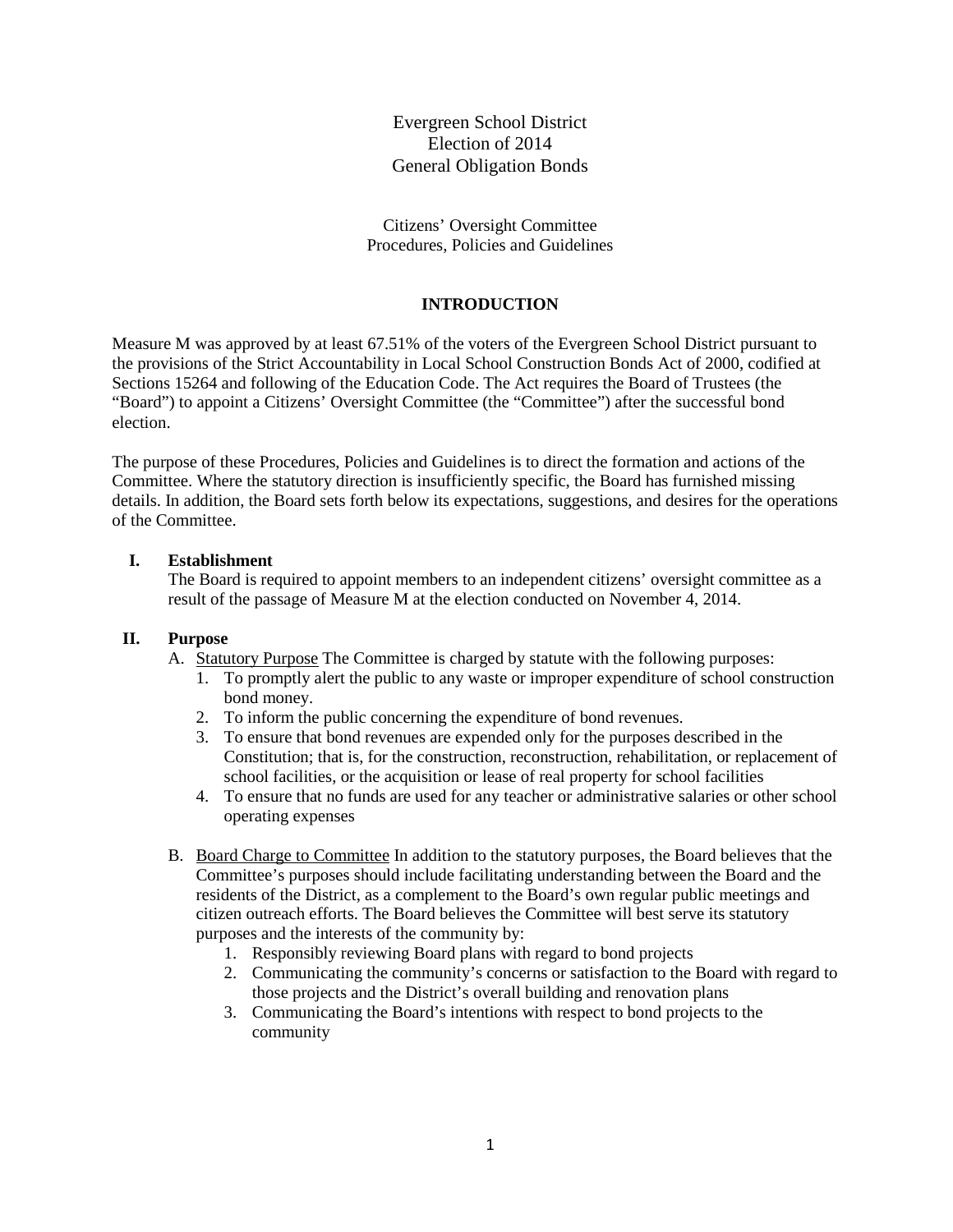- C. Role of Committee vis-a-vis Board
	- 1. As the legally elected representative of the voters, the Board, on the advice of the Superintendent, must make all decisions relating to how bond funds are spent, how bond projects are configured, the cost, priority and timeline for completion of the various bond projects, and all other matters necessary in connection with the district's building program. The Board values the Committee's input on these matters as an advisory body.
	- 2. The Committee will need to refer to the text of Measure M and the Bond Project List contained therein, but the Committee's interpretations of Measure M are not binding on the Board.

### **III. Members**

- A. Committee Size The Committee shall always be comprised of at least seven members.
- **B.** Required Members Pursuant to statute, the Board shall appoint to the Committee the following members:
	- 1. One member active in a business organization representing the business community located within the District
	- 2. One member active in a senior citizens' organization
	- 3. One member active in a bona fide taxpayers' organization
	- 4. One member who is the parent of a child enrolled in the District
	- 5. One member who is the parent or guardian of a child enrolled in the District and who is active in a parent-teacher organization such as PTA or school site council
	- 6. Two other members, selected from the public at large

### C. Board Procedures for Appointment of Committee

- 1. Appointment
	- a. Persons interested in serving as members of the Committee shall submit a written application to the Superintendent, specifying such information as the Superintendent shall reasonably require. Such information shall include, at a minimum:
		- i. the specific position or positions listed in Section III.B above, for which the applicant qualifies
		- ii. such information as may be necessary to verify that the applicant meets that qualification requirement
	- b. The Superintendent shall forward the names and applications of those applicants meeting the qualification requirements, and a recommendation as to the appointment of each applicant.
	- c. The Superintendent may request additional information about any applicant, including a personal interview.
	- d. Applicants shall be nominated by motion of a member of the Board.
	- e. Members shall be appointed by a majority vote of the Board. The appointment shall specify which of the specific positions listed in Section III.B the appointment fulfills
- 2. Failure to Appoint
	- a. The Board will make a good faith effort to appoint the Committee and fill vacancies to ensure that the Committee is fully constituted and functioning. No vacancy, at initial appointment or otherwise, will prevent the Committee from meeting and conducting its business.
	- b. In the event that the Superintendent does not receive acceptable applications from the public to fill all of the positions specified in Section III.A, above or if at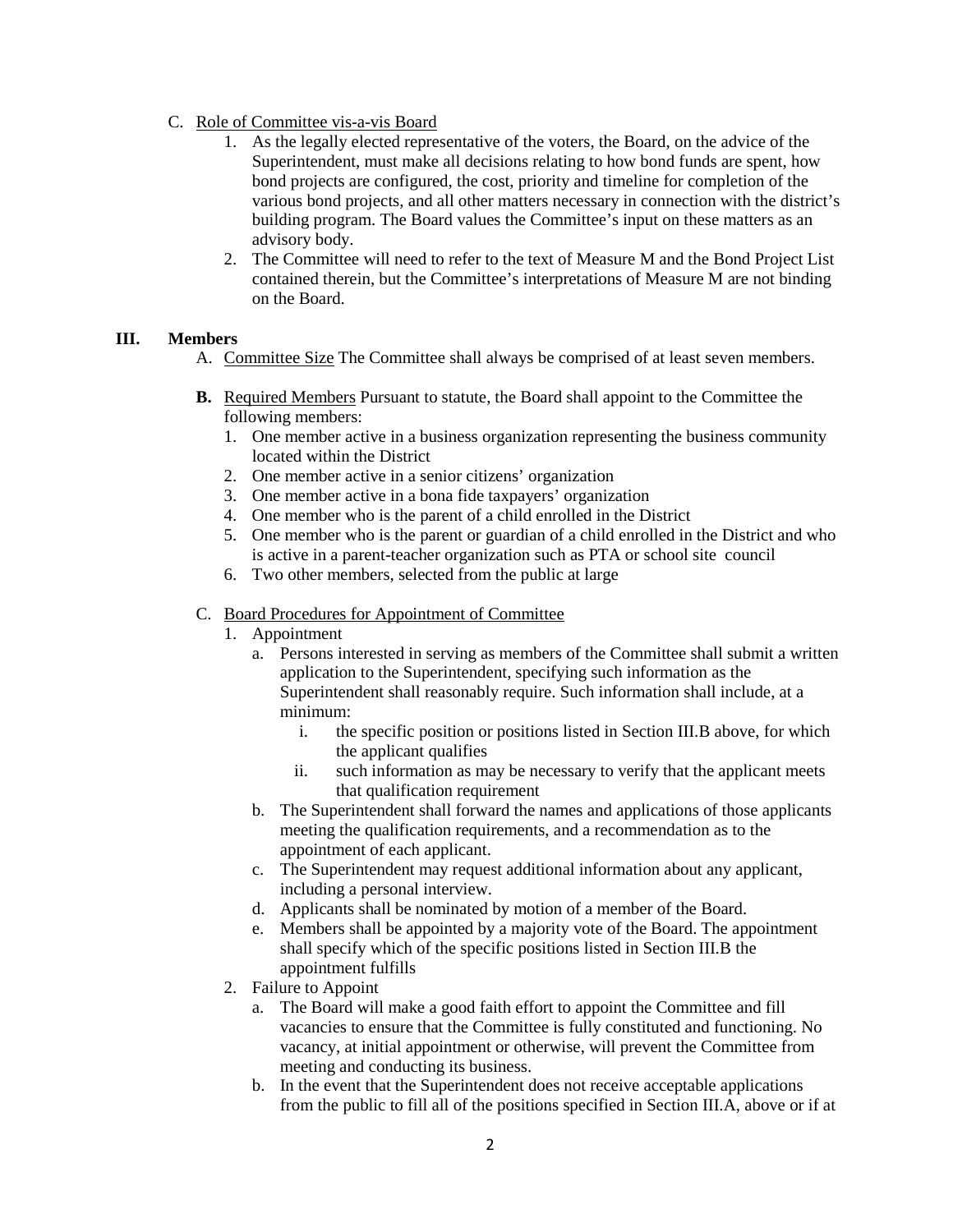any time there is a vacant position on the Committee, the Superintendent shall cause a notice of the vacancy to be posted in a conspicuous public place (e.g. where regular public notices of the Board are posted), specifying the eligibility requirement for the vacant position and that a written application must be submitted to the Superintendent, and such notice shall remain posted until the vacancy is filled. The Superintendent, in her discretion, may advertise the vacant position in a newspaper reasonably expected to be circulated among interested groups, and may contact organizations to request nomination of interested persons to fill the positions that require active membership in such organization.

- 3. The Board may determine to appoint members of the Committee from time to time, in addition to the seven positions specified in Section III.A, above and without regard to the membership requirements so specified.
- D. Additional Eligibility Restrictions The following persons are not eligible to serve on the Committee:
	- 1. Any employee of the District.
	- 2. Any official of the District.
	- 3. Any vendor, contractor or consultant of the District.
- E. Term
	- 1. Each of the members specified by statute is appointed for a term of two years.
	- 2. No member shall be appointed to more than two consecutive two-year terms.
	- 3. The Board hereby further establishes the following provisions on the terms of members:
		- a. Any additional members appointed pursuant to the Board's reserved prerogative under Section III.C.3, above, may be appointed to a term of less than two years, as the Board shall specify, but shall not be appointed to a term any longer than two years.
		- b. Any additional members appointed pursuant to the Board's reserved prerogative under Section III.C.3 shall serve no more than two consecutive terms.
		- c. Any member appointed to meet any of the criteria of categories 1-5 described in Section III.B, above, shall serve only so long as such member continues to fulfill the requirement of the position to which appointed.
		- d. Notwithstanding the two-year term required by statute, the term of any member shall terminate upon:
			- 1. Death of the member
			- 2. Written resignation of the member
			- 3. Disability or illness of the member, upon a finding by the Board that the member is unable to effectively continue to serve on the Committee
			- 4. The sale or provision of any goods or services to the District, or entry into any contract with the District for such sale or provision, whether or not related to the bond program, such that the member becomes a "vendor, contractor, or consultant" within the meaning of Section III.D.3 above
			- 5. The employment, appointment or election of such member to a position with the District, such that the member becomes an "employee of the District" or an "official of the District" within the meaning of Section III.D.1 or 2 respectively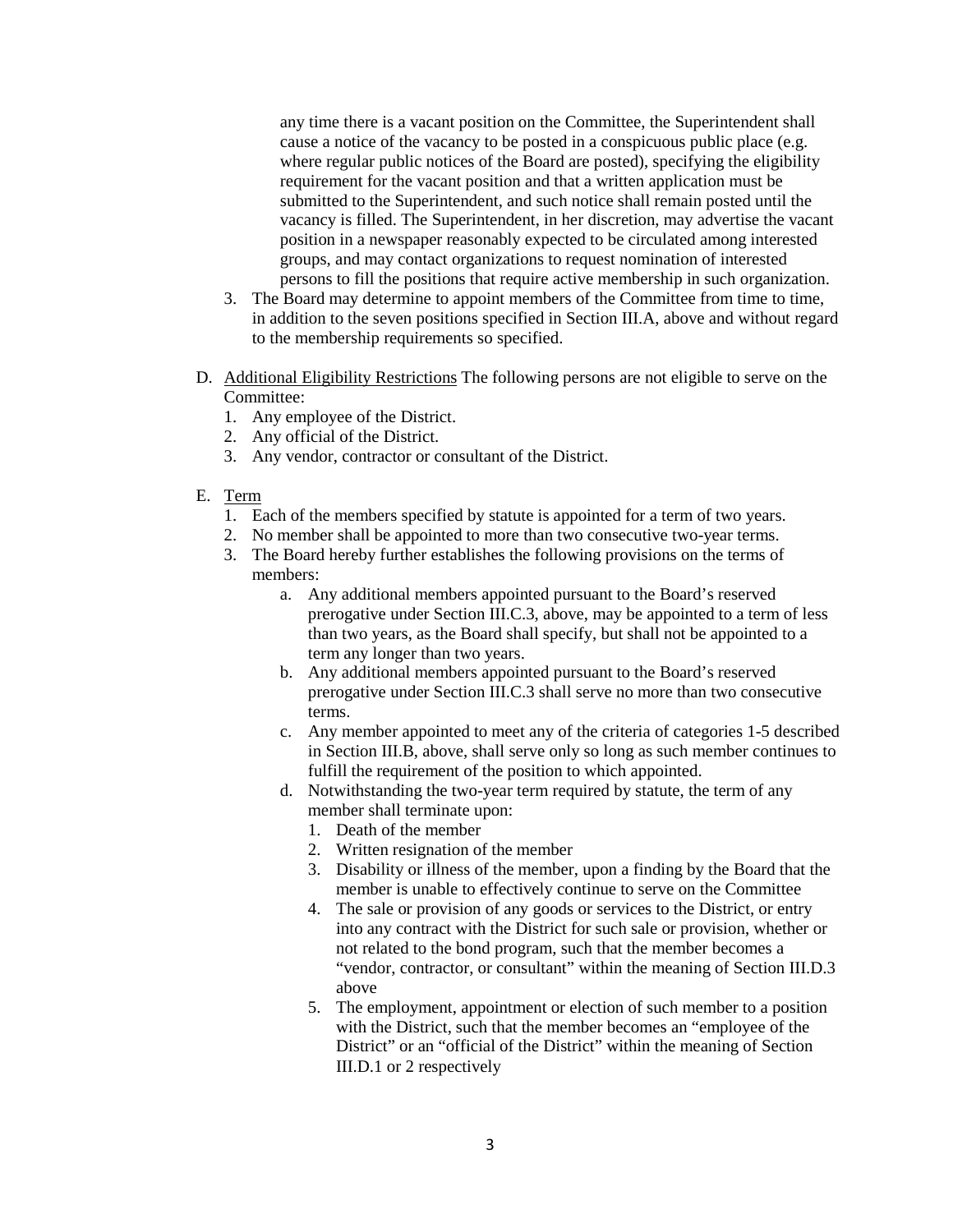6. Failure of the member to participate in the meetings and activities of the Committee, upon a finding by the Board that the member is unable or unlikely to effectively continue to serve on the Committee.

The Board requests that Committee members keep the Board informed regarding the status of other members, so that the Board can take appropriate action to replace or reappoint Committee members in a timely manner.

- e. The term of any member appointed to succeed a member whose term has been terminated pursuant to Section III.E.6 shall be two years, or such lesser time as remains in the term of the departing member, as the Board shall determine.
- f. In order to provide for consistency and continuity in the Committee's operations and deliberations, and to establish a Committee whose entire membership does not turn over every two years, the Board may request the resignation of one or more, but fewer than all, members after one year, in order to reappoint such member, or any other person meeting the requirements for the seat that has been vacated by such resignation, to a two-year term.
- **F.** Compensation Members serve without compensation.

# **IV. Authorized Activities**

In furtherance of its purposes, the Committee is authorized by statute to engage in the following activities:

- A. Receiving and reviewing copies of the annual, independent, performance audit
- B. Receiving and reviewing copies of the annual, independent financial audit
- C. Reviewing efforts by the District to maximize bond revenues by implementing cost-saving measures, including, but not limited to, all of the following:
	- 1. Mechanisms designed to reduce the costs of professional fees
	- 2. Mechanisms designed to reduce the costs of site preparation
	- 3. Recommendations regarding the joint use of core facilities
	- 4. Mechanisms designed to reduce costs by incorporating efficiencies in school site design
	- 5. Recommendations regarding the use of cost-effective and efficient reusable facility plans

# **V. Meetings**

- A. Initial Organization and Officers In order that the Committee serves effectively and fulfills the purposes for which it is established, the Board recommends to the Committee that the Committee shall organize and conduct meetings as follows:
	- 1. Initial Meeting: At the initial meeting of the Committee, the Superintendent or a person designated by the Superintendent should open the meeting and facilitate the selection of a presiding officer and any other officers of the Committee should be by whatever means the Committee determines.
	- 2. President. The Committee should designate a member as presiding officer or president to preside over meetings of the Committee.
	- 3. Representative. The Committee should designate a member or members to represent the Committee at public meetings of the Board and make reports thereto on a regular basis as the Committee shall determine or as the Board may request.
	- 4. Secretary. The Committee should designate a member as secretary to keep accurate minutes of the Committee's meetings and actions, in order to fulfill the legal requirement that such minutes and documents and reports be entered into the public record.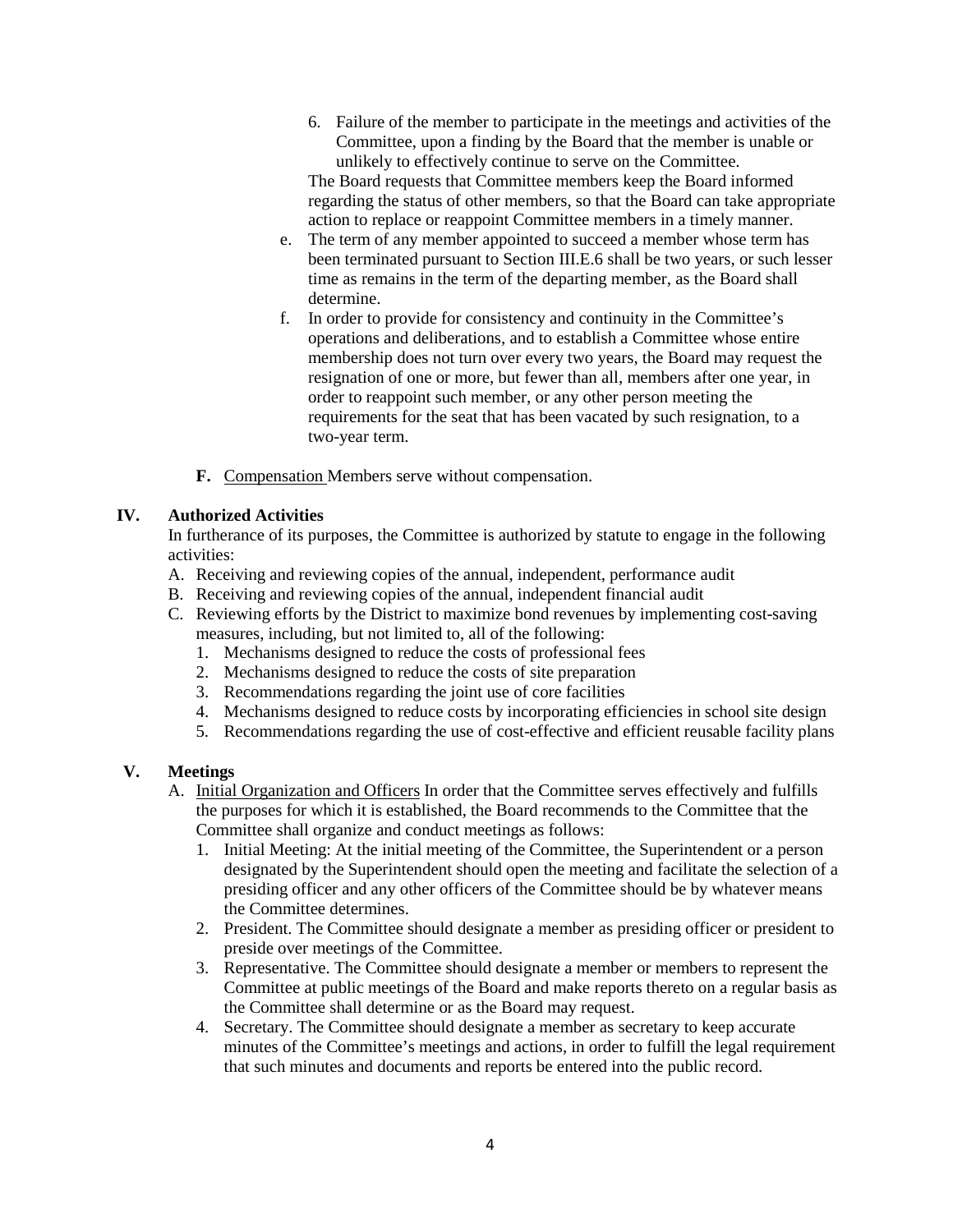- B. Reports and Meetings
	- 1. Reports The Committee shall issue regular reports on the results of its activities. A report shall be issued at least once a year.
	- 2. Annual Meeting of the Committee The Committee is required to conduct at least one annual meeting, the purpose of which is to receive the reports and documents required to be provided to the Committee by the Board, and to approve a report of the Committee.
	- 3. Other Meetings of the Committee The Board recommends that the Committee meet quarterly, in order to effectively perform its duties.
	- 4. The Board will reserve a place on the regular Board agenda for address by a representative of the Committee. The Committee is not expected or required to make a report at each regular Board meeting.
- C. Notice of Meetings and Minutes
	- 1. The Committee's meetings are governed by the Ralph M. Brown Act.
		- a. All Committee proceedings shall be open to the public
		- b. Notice to the public of any meeting of the Committee shall be provided in the same manner as the proceedings of the Board.
	- 2. Minutes of the proceedings of the Committee and all documents received and reports issued by the Committee are a matter of public record.
	- 3. The District shall maintain and make available to the Committee an Internet website for publication of proceedings of the Committee.
	- 4. All documents received and reports issued by the Committee shall be made available to the public on the website.
		- a. In order to publicize and make available the Committee's proceedings, the Committee Secretary shall provide to the Superintendent any documents received by, and reports issued by, the Committee, in whatever form received or issued, and minutes of the meetings of the Committee or any subcommittee created by the Committee.
		- b. District staff is directed by the Board to assist the Committee in publicizing its meetings, in complying with the requirements of the Brown Act, and in posting documents and reports on the website maintained by the District for the Committee. District staff will assist the Committee in these and the other activities of the Committee as provided in Section IV.D, below.

# D. Technical Assistance

- 1. The Board is required to provide the Committee with any necessary technical assistance and shall provide administrative assistance to the Committee in furtherance of its purpose.
- 2. The Board is required to provide sufficient resources to publicize the conclusions of the Committee.
- 3. No bond funds shall be expended on any activities or technical assistance provided to the Committee.
	- a. The Board will not treat this prohibition against expending bond funds to provide technical assistance to the Committee to include the preparation and photocopying for the members of the Committee copies of the annual independent performance audit and the annual independent financial audit of the bond program required by the Constitution.